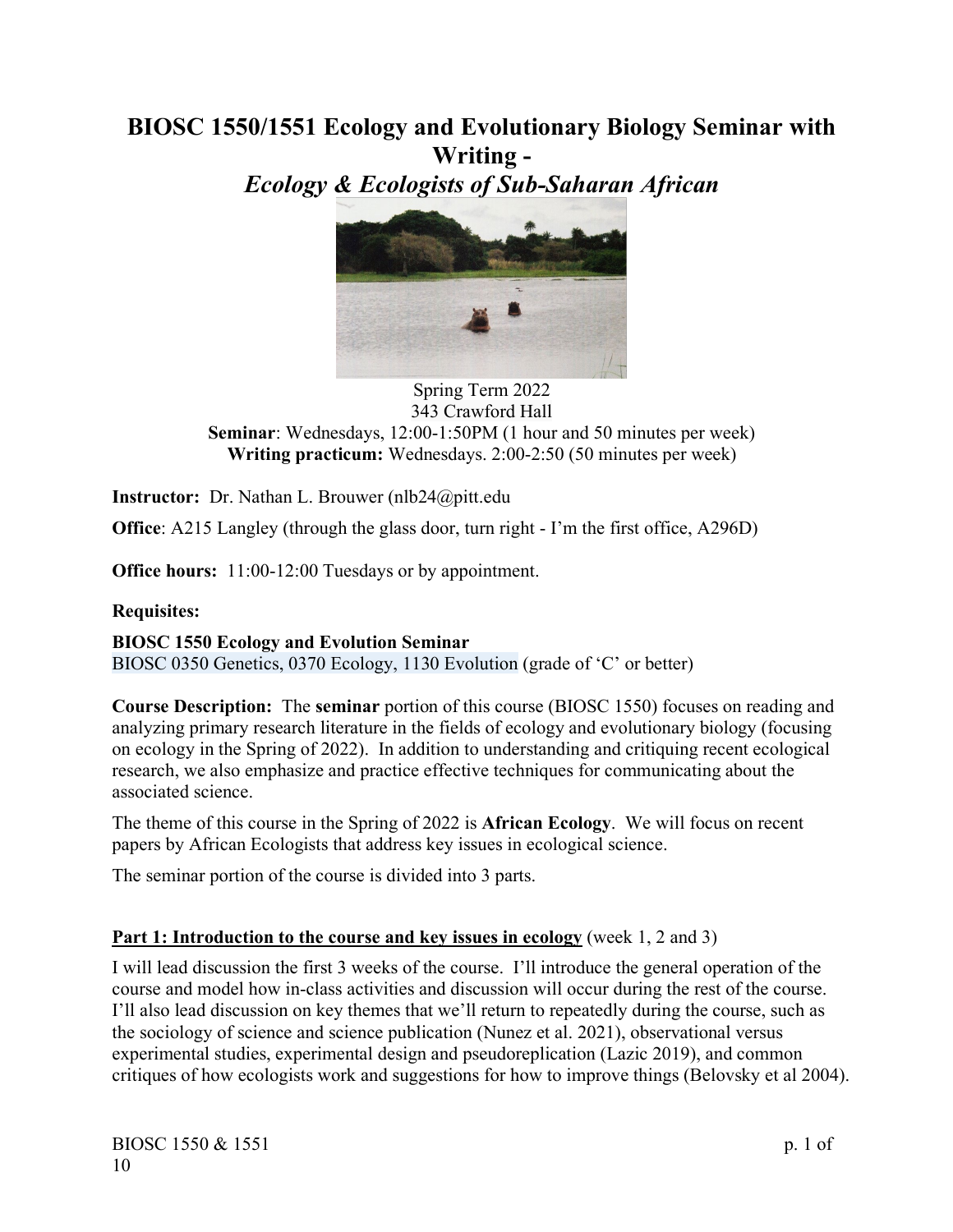During Part 1 we will also discuss general principles on literature searching, scientific communication, and creating slides using the **[assertion-evidence](https://www.assertion-evidence.com/templates.html)** format (Round and Campbell 2013). We'll also discuss the range of topics ecologists study and those that interest students the most.

# **Part 2: Survey of African Ecology** (approximately weeks 4 to 10)

During Part 2 of the course teams of students will lead discussion of focal papers. I will select papers for each week, but students will be invited to suggest papers and vote on the ones they would most prefer working on. I'll arrange teams based on people's schedule, interests, and if there are other people in the class they'd like to work on.

*Focal paper and secondary readings:* During each week of Part 2 I will select a **focal paper** and also 2 to 3 secondary papers. These secondary papers will generally by a **theory/issue paper** that provides important background for assessing the focal paper. Additionally, a short **thought piece** will be provided to expand our understanding on the scope of ecological research, the sociology of ecology and science publication, or other relevant big-picture issue. The focal paper will be a fulllength peer-reviewed journal article, while the **theory/issue paper** and **thought piece** will typically be shorter articles or selections from articles. These will often be blogs, opinion pieces, reviews, or other non-research papers.

Class sessions will follow the general pattern outlined below. Additional activities may also take place during class, such as short assignments using Canvas quizzes, filling out information about the research on spreadsheet, or mini-lectures to prepare students for their presentations during Part 3 of the course.

*Pre-class worksheet:* To prepare for each session of Unit 2 all students will read the assigned papers and complete a **pre-class worksheet** (based on the Figure Facts concept, Round and Campbell 2013). To facilitate discussion and completion of the worksheet, Students will also be required to ask and answer questions on a shared version of the **focal paper**.

*Introductory presentation:* Each meeting during Unit 2 will begin with the team in charge of the session presenting a 10-15 minute slide presentation on the paper. This presentation will introduce the basic geography, ecology, natural history, study site, theory, and methods related to the focal paper, as well as background on the author(s). A template for the presentation will be provided.

*Board work:* After the introductory presentation the entire class will split up into 4 to 6 teams (depending on the specifics of the paper) and use the whiteboards in the class to sketch out the **[assertion-evidence](https://www.assertion-evidence.com/templates.html) slides** related to components of the paper such as the experimental design, the causal / theoretical model implied by the authors, and – most importantly -- focal results from the paper.

*Board work presentations & discussion:* After the board work is completed each team will present their sketch. A brief discussion of each slide will be led by the lead team for that week.

*Final discussion:* After all of the board work has been presented the team in charge of the week will lead a general discussion about the paper, what can be learned from it, its strengths and weaknesses, and any relevant sociological issues.

*Focal paper warm-up:* Depending on the amount of time remaining an activity to prepare for the next reading will occur either in class or outside of class. Students will be given the title and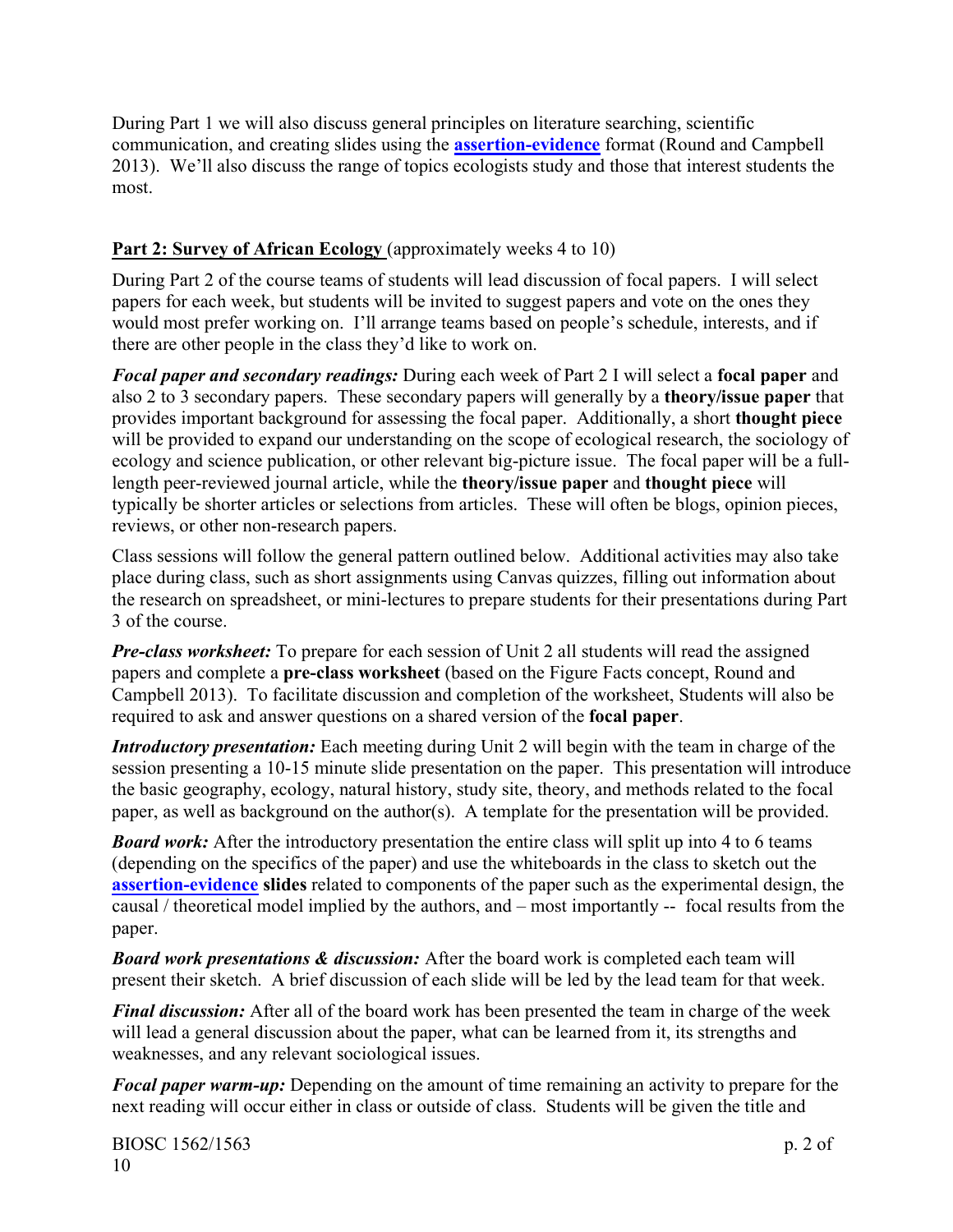keywords from the paper for the next week and consider these question (Liao 2016): *1) What was the research question/hypothesis, 2) What were the approaches/methods, and 3) What were the results/conclusions.* Students will provide answers via a Canvas quiz.

**Note**: other short writing assignments or Canvas-based activities may be assigned at times

## **Part 3: Individual presentations** (approximately weeks 11 to 14)

During Part 3, students will deliver an ~25 minutes presentation to using Assertion-Evidence slides on a **primary research article** they have chosen. Articles for your talk should be current or seminal primary literature by an African author, ideally published in a major ecological journal. All articles must be approved by Dr. Brouwer. A list of major ecological journals is provided below. Articles used for these presentations are ideal candidates for the focal paper students use in the writing practicum associated with the class.

#### **Presentation details:**

- o **Authorship**: The article must be first or last-authored by someone from sub-Saharan African OR of African descent, and the research conducted primarily in Africa or relating to African ecology.
- o **Article age:** The article should either be relatively recent (within the last 10 years) or seminal / classic.
- o **Approval**: All articles must be approved by Dr. Brouwer.
- o **Source**: The article should be from a major ecological journal. While articles from any journal can be proposed, articles from major journals are more likely to be the length and format most conducive for this particular assignment. See a list of major ecological journals below. Papers from Science, Nature, and PNAS may be good, but sometimes the format of these articles makes them hard to unpack and understand.
- o **Publication type**: The chosen article be a primary research article reporting new results. Reviews, essays, etc. cannot be used. Meta-analyses focused primarily on Africa could possibly be used but are not recommended.
- o **Research focus**: Articles on any ecological typic can be considered as long as the focus is on biological populations, communities, or ecosystems. Studies focused on conservation or environmental issues may not be sufficiently focused to qualify.
- o **Research type**: The article can report on any type of research experiments, observational studies, modeling, etc. *I strongly encourage you to select experimental studies since they will typically have simpler methods and statistics*. However, you are free to use a non-experimental paper.

#### **Seminar Assessment / Point Breakdown**

| Category               | <b>Activity / Activities</b>                                                          |    | <b>Item   Category   Drop  </b> |  |
|------------------------|---------------------------------------------------------------------------------------|----|---------------------------------|--|
| <b>Pre-class prep</b>  | <b>Pre-class worksheet:</b> Weekly focal paper preparation worksheet ("Figure facts") | 10 | 10                              |  |
| In-class participation | Board work and presentation: Weekly focal paper "board work" contribution             | 13 | 30                              |  |
|                        | <b>Discussion:</b> Weekly focal paper general disccusion participation                | 13 |                                 |  |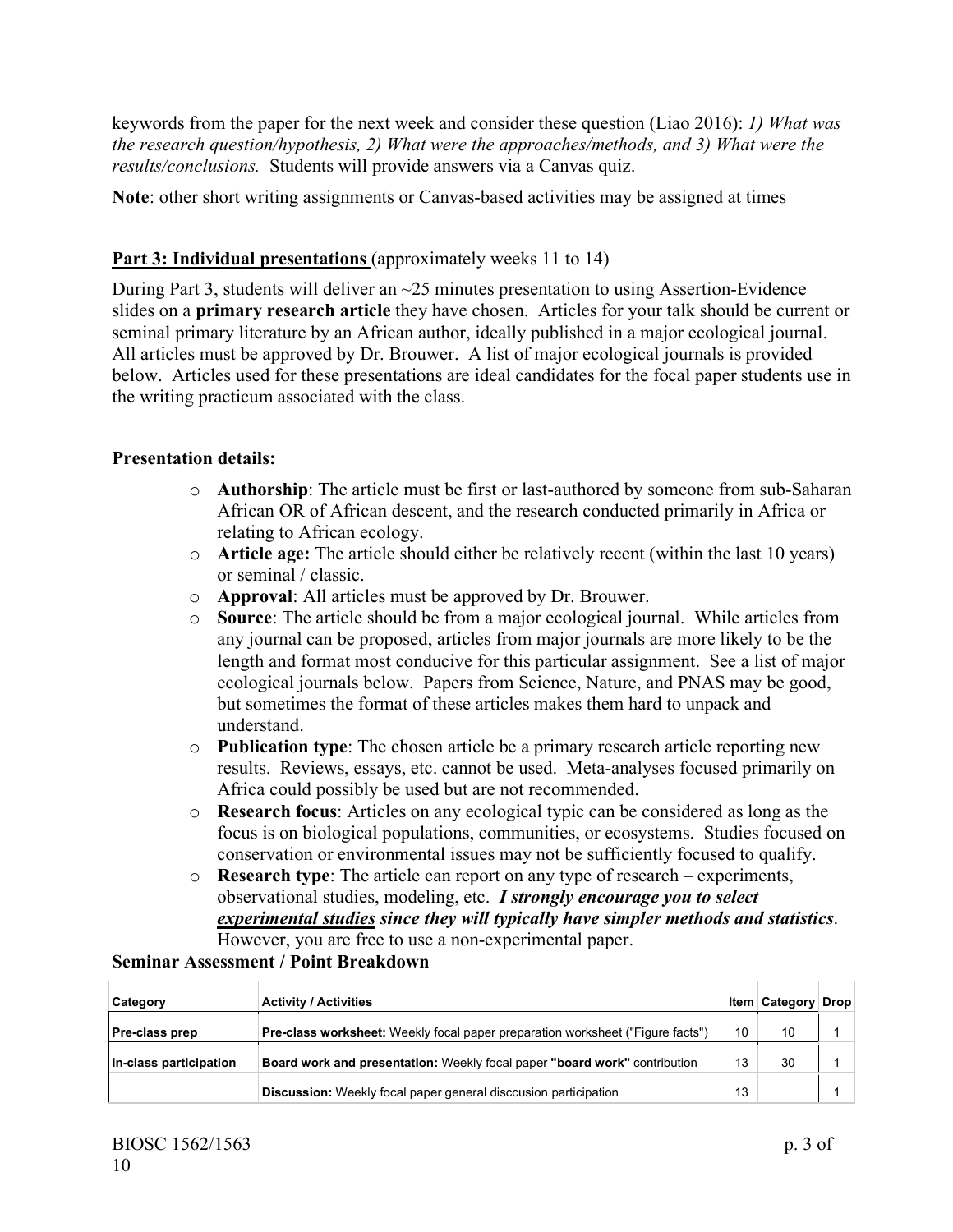|                              | <b>Focal paper warm-up:</b> Brief in-class or after class actionity to prepare for next session                   | $\overline{2}$ |     |          |
|------------------------------|-------------------------------------------------------------------------------------------------------------------|----------------|-----|----------|
|                              | <b>Other:</b> Other In-class participation activity (usually Canvas quizzes, adding info to<br>spreadsheets, etc) | $\overline{2}$ |     |          |
| Group / Team<br>presentation | Group focal paper introductory presentation                                                                       | 5              | 10  | 0        |
|                              | Group focal paper discussion facilitation                                                                         | 5              |     | 0        |
| Individual<br>presentations  | Individual focal paper presentation                                                                               | 24             | 45  | $\Omega$ |
|                              | Individual focal paper discussion facilitation / Q and A                                                          | 20             |     |          |
|                              | Questions asked during presentations                                                                              | 1              |     | $\Omega$ |
| Other                        | Other homework (short writing assignments, Canvas assignmetns etc).                                               | 5              | 5   | $-5%$    |
|                              |                                                                                                                   | 100            | 100 |          |

**Participation**: During the first part of the course you will be expected to participate in the discussion of the journal articles. This will include describing the hypotheses being tested, techniques used, results, figures and tables, and conclusions drawn from these results. You may not be familiar with all the techniques and background information presented in the papers. Therefore, you are expected to ask relevant questions when you have them. During student presentations in the second part of the course, you will be expected to ask one or more relevant questions of the speakers each day.

#### **Accessing Ecological Journals**

To download and search for papers I recommend Google Scholar. When off campus, you'll sometimes need to log into the library system before accessing articles so that you can get them for free. **Do NOT pay for articles!**

#### **Major ecological journals**

*Ecological Society of America (ESA) Journals:* Ecology, Ecological Applications, Ecological Monographs\*\*, Ecosphere\*\*

*British Ecological Society (BES) Journals:* Journal of Ecology, Journal of Applied Ecology, Journal of Animal Ecology, Functional Ecology, Ecology & Evolution\*\*

*Nature Publishing Journals:* Nature Ecology & Evolution

*Other general ecology journals:* Ecology Letters, Oikos, Oecologia, Evolutionary Ecology, Ecological Research Change Biology, Molecular Ecology\*\*

**Biogeography & Macroecology:** Journal of Biogeography, Diversity & Distributions, Global Ecology and Biogeography

*Landscape & Ecosystem Ecology:* Ecosystems, Landscape Ecology

*The Wildlife Society (TWS)* journals: Journal of Wildlife Management, Wildlife Society Bulletin, Wildlife Monographs\*\*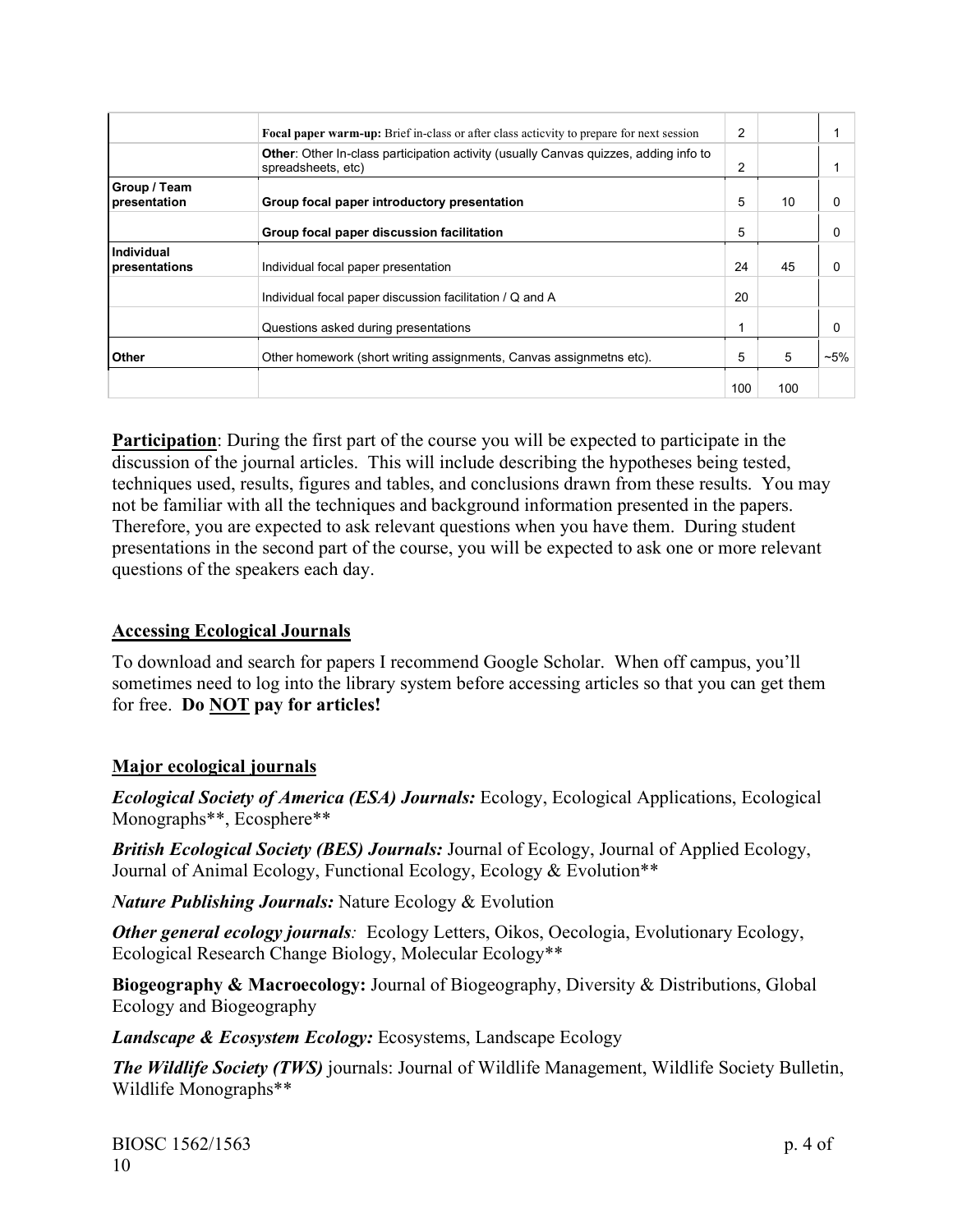#### *Conservation and natural resources management:* Conservation Biology, Biological

Conservation, Forest Ecology & Management, Restoration Ecology, Animal Conservation, Global Ecology & Conservation\*\*

**Botany:** New Phytologist, American Journal of Botany\*\*, Plant Ecology\*\*, Journal of Vegetation Science\*\*, AoB Plants\*\*

*Zoology*: Journal of Mammalogy

*Other biology / science journals that publish ecology papers:* Science\*, Nature\*, Proceedings of the National Academy of Science (PNAS)\*, Proceedings of the Royal Society B (PRSB), Current Biology, PLoS One\*\*, PeerJ\*\*, Journal of the Linnean Society\*\*

*Possibly acceptable journals (partial list):* African Journal Ecology, Biotropica, Journal of Tropical Ecology, PLoS One, Auk, Condor, Agriculture Ecosystem and Environment, Journal of Arid Environments.

*Unacceptable (though good) journals:* Trends in Ecology and Evolutionary Biology, Frontiers in Ecology and the Environment, Biological Reviews, Quarterly Review of Biology, Annual Review of Ecology and Systematics, BioScience, Nature Reviews.

## *Publishers unlikely to publish acceptable papers:* MDPI, Frontiers

\*Papers from Science, Nature, and PNAS may be good, but sometimes the format of these articles makes them hard to unpack and understand.

\*\*Papers in these journals may be long or more in-depth and harder to use for this class but still publish high-quality papers.

# **Writing Practicum**

If you wish to complete the writing requirement for the Ecology and Evolutionary Biology major with this seminar course, you must also sign up for the separate writing portion of this course (BIOSC 1551 Ecology and Evolution Seminar Writing Practicum). You will have some smaller writing assignments, and then you will write and revise a literature focused mini-review paper centering on a focal ecology or evolutionary biology research article (this can be the same as the one you do your presentation on). You will put it into context by using **at least** three more primary literature articles (articles cited by your primary research article are a good place to start!) and at least **2** other papers about the geography and natural history of the study system.

You will be expected to include in your paper significant background about the biological question being investigated, the current state of knowledge about the topic, a discussion of critical experiments leading to our understanding, and your suggestions for future work.

- You will choose 1 substantial primary literature article that interests you that you will cover in detail. The same criteria listed above apply for this paper.
- You will choose at least three more **primary** literature articles that help explain your focus article.
	- o Two articles must have been published *before* your focus article. These will be articles that set up or establish the key theory, models or other aspects of the research.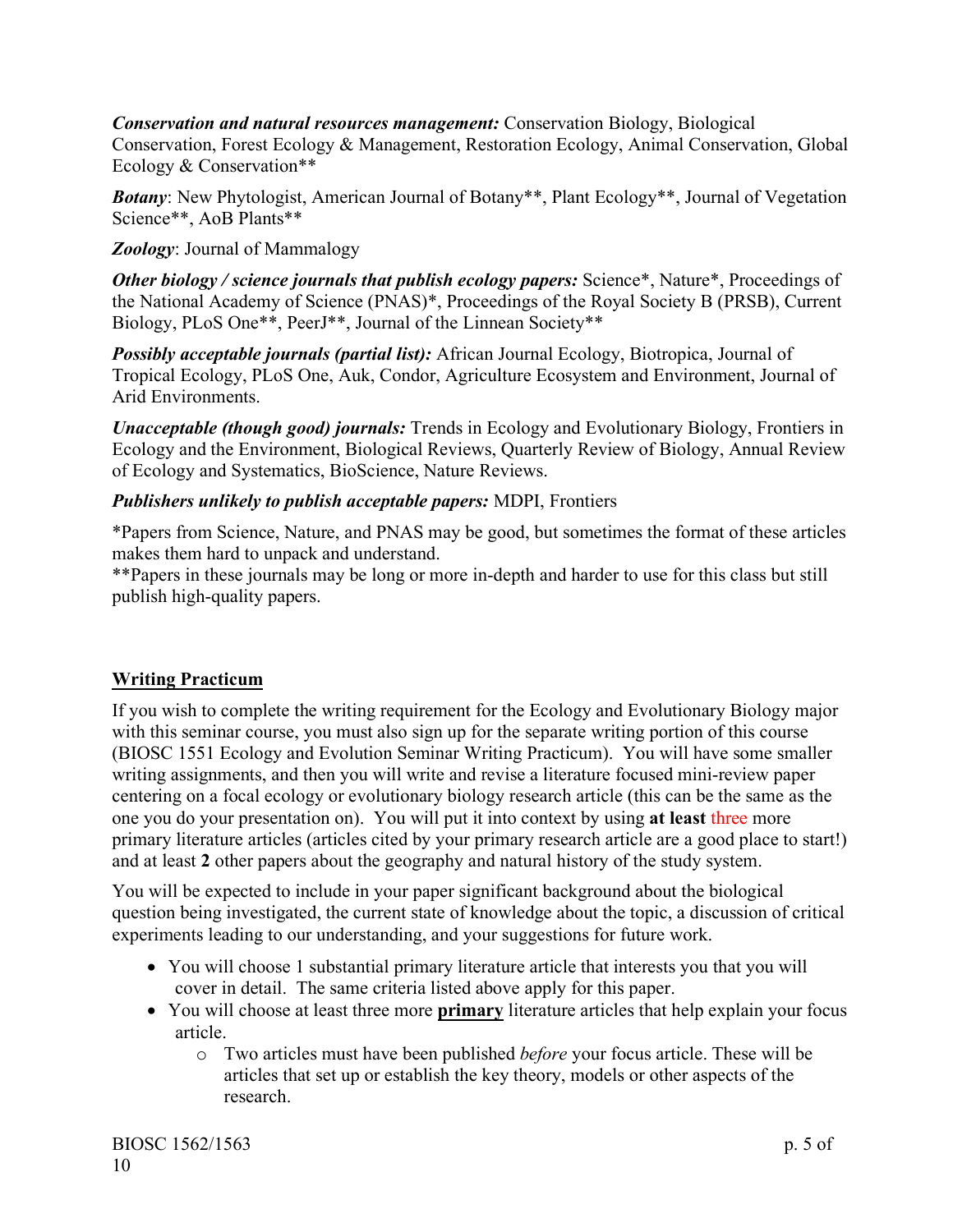- o The other may have been published at any time. For example, you can investigate if there has been any follow up on this topic by seeing who has cited the paper since it was published.
- You will chose at least 2 additional papers to provide broader context about the research.
	- o These can be review articles, natural history papers, etc.

## **Writing practicum assessment / point breakdown**

Assessment will be based on participation during in-class writing practicum sessions whether the goals of a writing assignment were met, quality of peer-editing tasks, and related components. The general breakdown is shown in the table below.

| Category                                | <b>Activity / Activities</b>                                                                          |     | <b>Item Category Drop</b> |          |
|-----------------------------------------|-------------------------------------------------------------------------------------------------------|-----|---------------------------|----------|
| In-class participation                  | In-class participation activity (usually Canvas quizzes, adding info to<br>spreadsheets, etc)         | 5   |                           | $~1.5\%$ |
| Focal paper write-up &<br>related tasks | Research, writing, revision, and peer editing of materials related to a<br>focal paper and researcher | 85  |                           |          |
| <b>Other</b>                            | Other homework (short writing assignments, Canvas assignmetns etc).                                   | 10  |                           | $~1.5\%$ |
|                                         |                                                                                                       | 100 |                           |          |

#### **Focal paper write-up components:**

Your write-up on your focal paper ("mini-review") will be broken up into smaller components spaced out over the course of the semester. Potential components are listed in the table below. Many of these shorter papers will also involve a peer-review activity and/or submission of first and revised drafts.

| Proposed components of focal paper write-up<br>(To be finalized) |                                                                                         |
|------------------------------------------------------------------|-----------------------------------------------------------------------------------------|
| Pages (approximate)                                              |                                                                                         |
| $\mathfrak{p}$                                                   | Summary on key theory, background, history of topic globally AND in<br>Africa           |
|                                                                  | Summary on relevant biome / ecosystem type in Africa AND globally                       |
|                                                                  | African author mini-biography                                                           |
| 8                                                                | Paper summary (hypotheses, methods, results; figures don't count<br>towards page total) |
| 2                                                                | Research highlight / press release                                                      |
| 14                                                               |                                                                                         |

# **Grading:**

Raw percentage grades will be converted to letter grades at the end of the semester using the scale shown below. This will only be done after the final and the implementation of all dropped grades.

Note: Students planning to major in Biological Sciences must pass this course with a **C** (not C- !) or better.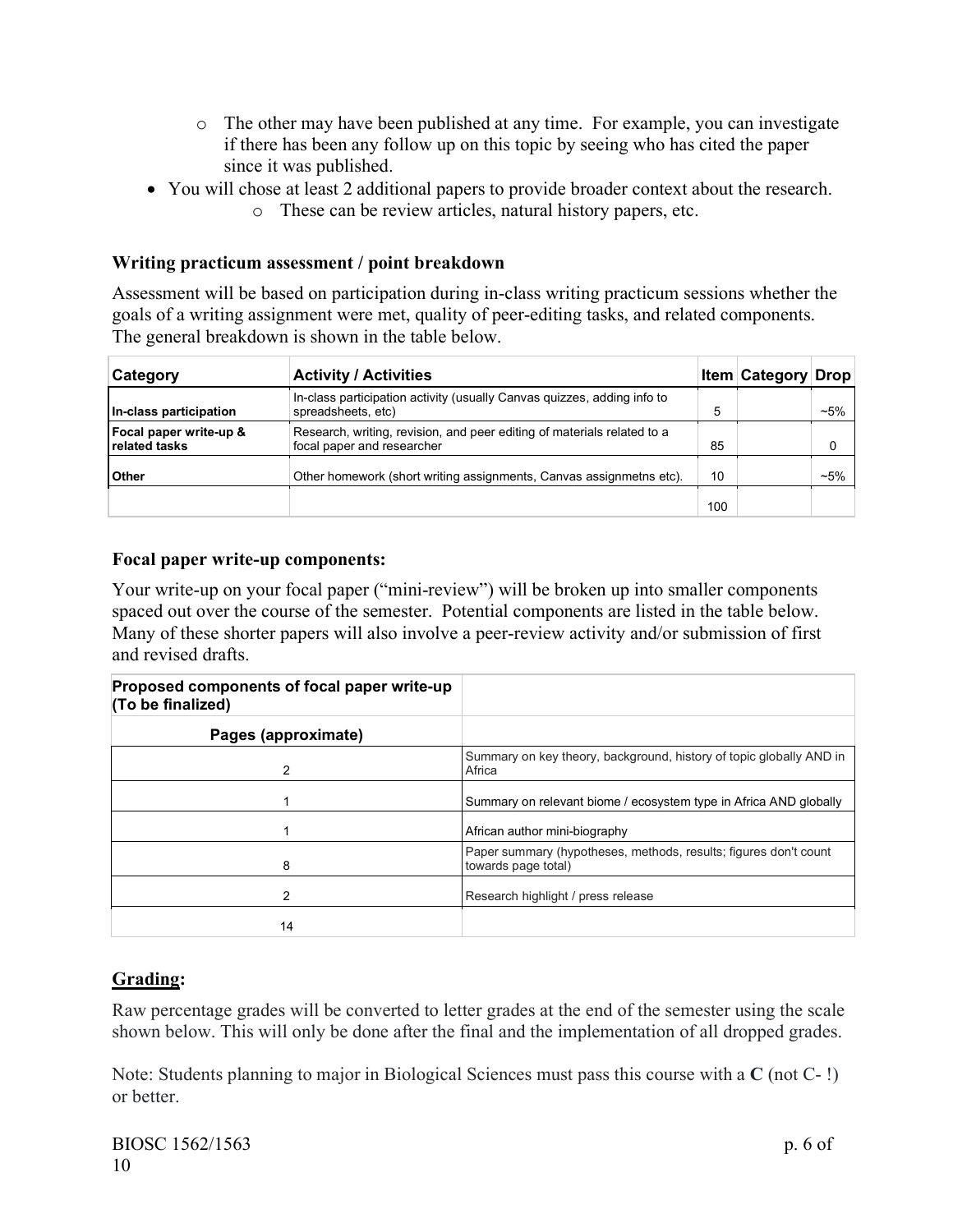*Rounding*: Rounding is not done until final grades are computed and is done by computer to 1 decimal place. Final letter grades are assigned after rounding and is done automatically by a computer including the decimal value. For example, a score of 91.99% rounds to 92.0% and is an A, but a score of 91.94% rounds to 91.9% and is an A-.

| <b>Final Percentage</b> | Grade                       | <b>GPA</b> |
|-------------------------|-----------------------------|------------|
| 98.0-100%               | $A+$                        | 4          |
| $92.0 - 97.9$           | A                           | 4          |
| $90.0 - 91.9$           | $A-$                        | 3.75       |
| 88.0-89.9               | $B+$                        | 3.25       |
| $82.0 - 87.9$           | B                           | 3          |
| $80.0 - 81.9$           | $B-$                        | 2.75       |
| 78.0-79.9               | $C+$                        | 2.25       |
| $72.0 - 77.9$           | $\mathcal{C}_{\mathcal{C}}$ | 2          |
| $70.0 - 71.9$           | $C$ -                       | 1.75       |
| $68.0 - 69.9$           | $D+$                        | 1.25       |
| $62.0 - 67.9$           | D                           |            |
| $60.0 - 61.9$           | $D-$                        | 0.75       |
| 59.0 and below          | F                           | 0          |

Late assignment: Late assignments will be docked points (10% per day) unless excused for a documented reason that is outside of your control.

**Missed class**: If you need to miss class for reasons outside of your control, relevant documentation must be provided. You will be required to turn in a written summary of the journal article for that week. If you miss giving any of your presentations, you will need to be rescheduled. In the case of missing final talks, you will be required to read one of the papers and write a summary. The work must be made up within one week of missing class unless other arrangements are agreed upon.

**Academic Integrity Policy:** Cheating/plagiarism will not be tolerated. Students suspected of violating the University of Pittsburgh Policy on Academic Integrity [\(http://www.as.pitt.edu/faculty/policy/integrity.html\)](http://www.as.pitt.edu/faculty/policy/integrity.html) will be required to participate in the outlined procedural process as initiated by the instructor.

Violation of the Academic Integrity Code requires the instructor to submit an Academic Integrity Violation Report to the Dean's Office.

Any attempt to submit work that is not the student's own work is a violation of academic integrity. If I find that a writing assignment contains evidence of plagiarism, the level of severity will determine whether the sanction is an F in the course, a 0 score on the assignment, or partial credit on the assignment. **A second academic integrity offense in the course will result in an automatic grade of F.**

**Turnitin:**Students agree that by taking this course all required assignments may be subject to submission for textual similarity review to Turnitin.com for the detection of plagiarism. All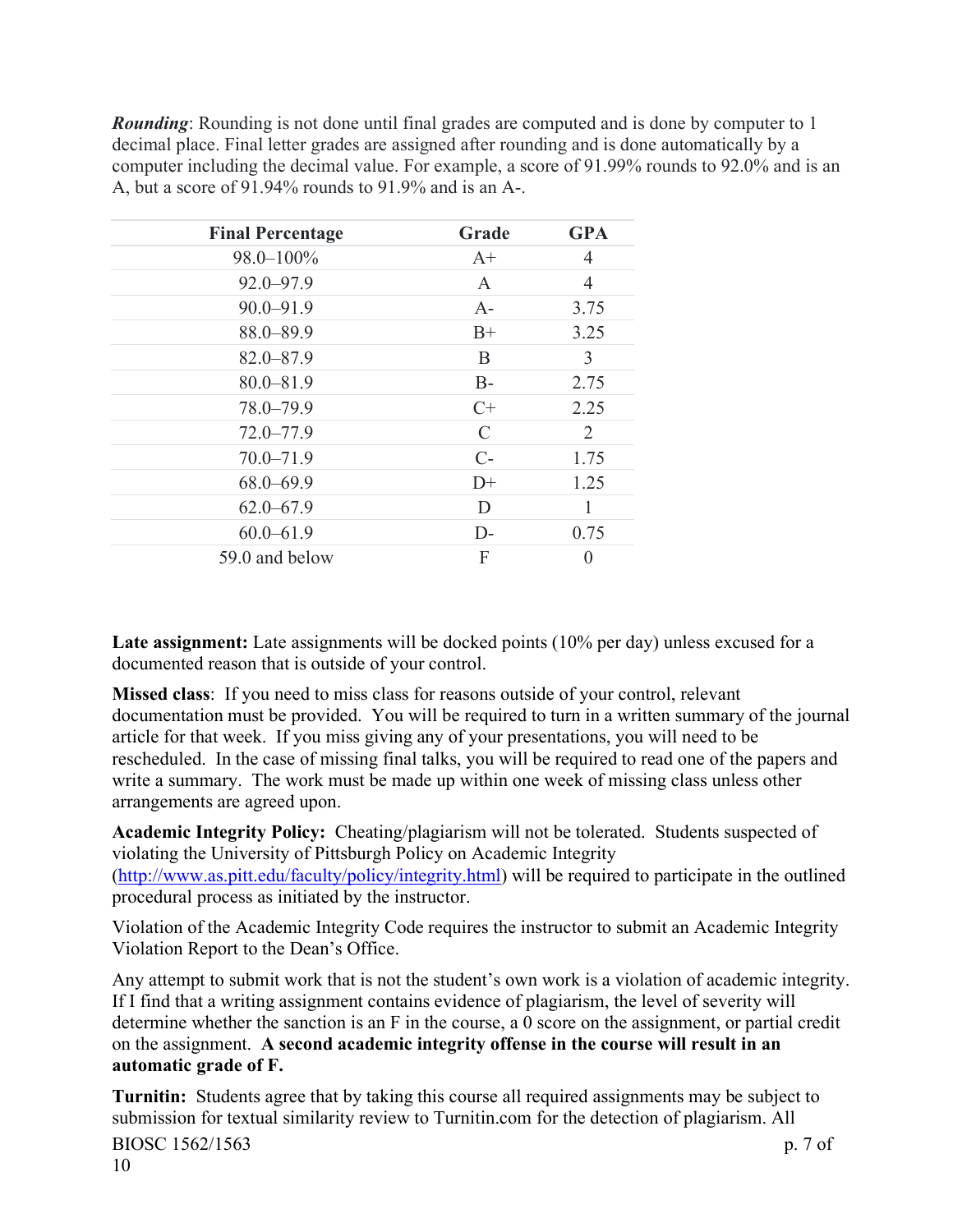submitted papers will be included as source documents in the Turnitin.com reference database solely for the purpose of detecting plagiarism of such papers. Use of Turnitin.com page service is subject to the Usage Policy and Privacy Pledge posted on the Turnitin.com site.

**E-mail:** Although e-mail will not be used routinely in this class for communication, occasionally I may send out an e-mail notice using the University e-mail addresses available through CourseWeb. Such notices are also posted as Announcements on CourseWeb.

Each student is issued a University e-mail address (username $@p$ itt.edu) upon admittance. This email address may be used by the University for official communication with students. Students are expected to read e-mail sent to this account on a regular basis. Failure to read and react to University communications in a timely manner does not absolve the student from knowing and complying with the content of the communications. Students that choose to forward their e-mail from their pitt.edu address to another address do so at their own risk. If e-mail is lost as a result of forwarding, it does not absolve the student from responding to official communications sent to their University e-mail address.

**Disability Resources:** If you have a disability for which you are, or may be, requesting an accommodation, you are encouraged to contact both the instructor for this course and the Office of Disability Resources and Services, 140 William Pitt Union, 412-648-7890 (phone)/412-624-3346 (fax), as early as possible in the term. Disability Resources and Services will verify your disability and determine reasonable accommodations for this course.

# **References**

**Belovksy et al. 2004.** Ten suggestions to strengthen the science of ecology. BioScience. **Lazic 2019.** [Genuine replication and pseudoreplication: what's the difference?](https://blogs.bmj.com/openscience/2019/09/16/genuine-replication-and-pseudoreplication-whats-the-difference/) https://blogs.bmj.com/openscience/2019/09/16/genuine-replication-and-pseudoreplication-whats-the-difference/ **Liao. 2016.** A simple activity to enhance the learning experience of reading primary literature. **Nunez et al. 2021.** Making ecology really global. Trends in Ecology and Evolution. **Round and Campbell 2013**. [Figure facts: encouraging undergraduates to take a data-centered](https://www.lifescied.org/doi/abs/10.1187/cbe.11-07-0057)  [approach to reading primary literature.](https://www.lifescied.org/doi/abs/10.1187/cbe.11-07-0057) CBE – Life Sciences Education.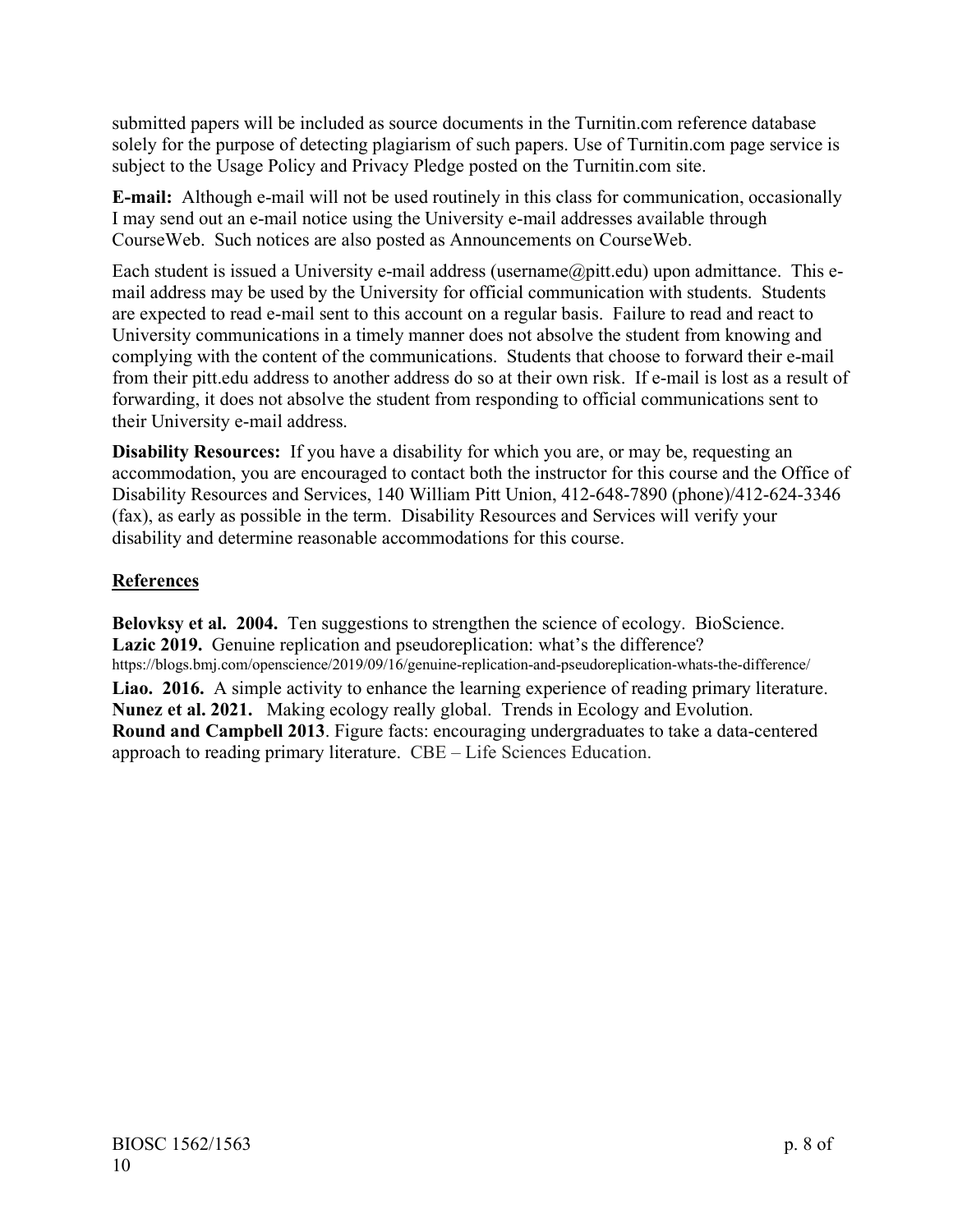#### **Bibliography of likely "thought pieces" and additional readings**

Below are papers that may be used for the weekly "thought piece" or other reading assignments. I recommend that students considering graduate school keep this list and read all of these papers.

**Agrawal et al. 2007.** Filling key gaps in population and community ecology. Frontiers in Ecology & the Environment.

**Belovksy et al. 2004.** Ten suggestions to strengthen the science of ecology. BioScience.

**Bolker. 2005.** Other People's Data. BioScience **[1 page]**

**Bruna et al. 2021.** A proposal to advance theory and promote collaboration in tropical biology by supporting replications. Biotropica.

**Catford et al. 2022.** [Addressing context dependence in ecology.](https://www.sciencedirect.com/science/article/pii/S0169534721002585) Trends in Ecology & Evolution.

**Culumber et al. 2019.** Widespread Biases in Ecological and Evolutionary Studies. 2019.

**Didham et al.** Are invasive species the drivers of ecological change? Trends in Ecology & Evolution.

**Grainger et al. 2022**. An empiricist's guide to using ecological theory. American Naturalist.

**Griffin, Carson et al. 2018.** Plant hist identity and soil macronutrients explain little variation in sapling endophyte community composition: Is disturbance an alternative explanation? Journal of Ecology.

*This is a paper by a friend, Eric Griffin, who did is PhD with Dr. Walt Caron at the University of Pittsburgh. The introduction of the paper contains an excellent example of framing multiple alternative hypotheses that Eric assesses in the paper. Other papers from the Carson lab also employ this excellent framing of hypotheses.*

**Gerstner et al. 2017.** Will your paper be used in a meta-analysis? Make the research of your research broader and longer lasting. Methods in Ecology & Evolution.

**Hastings et al. 2005.** Quantitative Bioscience for the 21st Century. BioScience.

**Ives. 2019.** Informative irreproducibility & the use of experiments in ecology. BioScience [1 page]

**Kingsland. 2004.** Conveying the intellectual challenge of ecology: an historical perspective. Frontiers in Ecology & Evolution.

Lazic 2019. [Genuine replication and pseudoreplication: what's the difference?](https://blogs.bmj.com/openscience/2019/09/16/genuine-replication-and-pseudoreplication-whats-the-difference/)

<https://blogs.bmj.com/openscience/2019/09/16/genuine-replication-and-pseudoreplication-whats-the-difference/>

**May and Seger. 1986**. Ideas in Ecology. American Scientist.

**Nichols et al. 2019**. Accumulating evidence in ecology: Once is not enough. Ecology & Evolution.

**Nunez et al. 2021.** Making ecology really global. Trends in Ecology and Evolution.

**Odum. 1992.** Great idea in ecology for the 1990s. BioScience.

Parker et al. 2018. Empowering peer reviewers with a checklist to improve transparency.

**Parther et al. 200x.** Putting the "Ph" back into "PhD": framing graduate research in a theoretical context. Frontiers in Ecology & Evolution. **[2 pages]**

**Round & Campbell 2013**. [Figure facts: encouraging undergraduates to take a data-centered](https://www.lifescied.org/doi/abs/10.1187/cbe.11-07-0057)  [approach to reading primary literature.](https://www.lifescied.org/doi/abs/10.1187/cbe.11-07-0057) CBE – Life Sciences Education.

**Saugarin and Pauchard. 2009.** Observational approaches in ecology open new ground in a changing world. Frontiers in Ecology & the Environment.

**Schnitzer and Carson. 2016**. Would Ecology Fail the Repeatability Test? BioScience. [1 page]